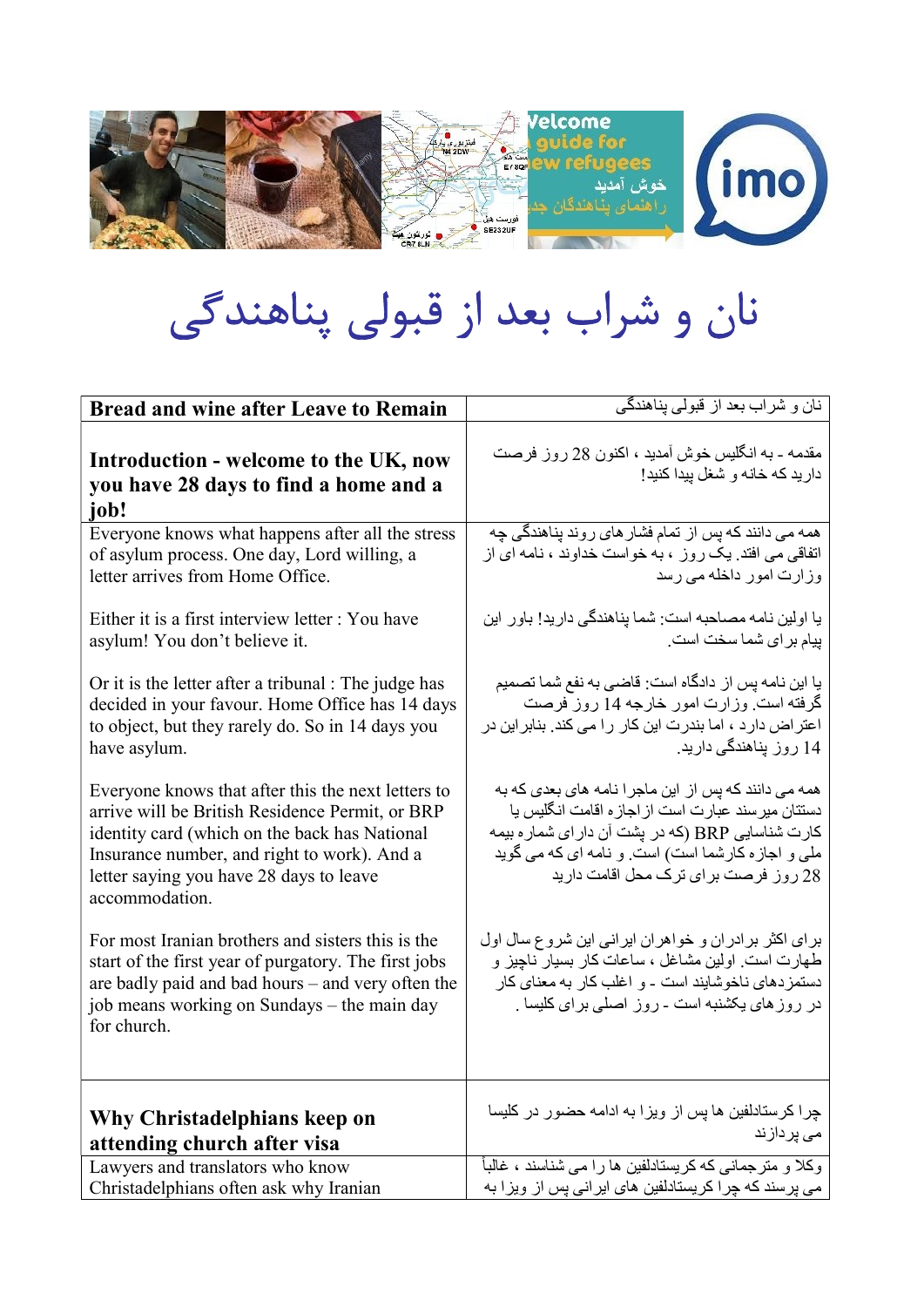| Christadelphians keep attending church after visa<br>while other Iranians often drift from their<br>churches after visas?                                                                                                                                                                                                                                                                                                                                                                                                                                                                                           | کلیسا می روند ، در حالی که سایر ایرانیان اغلب پس از<br>ویزا از کلیساهای خود خارج می شوند؟<br>احتمالاً جِندين دليل بر اي اين وجود دار د :                                                                                                                                                                                                                                                                                                                                                                                     |
|---------------------------------------------------------------------------------------------------------------------------------------------------------------------------------------------------------------------------------------------------------------------------------------------------------------------------------------------------------------------------------------------------------------------------------------------------------------------------------------------------------------------------------------------------------------------------------------------------------------------|------------------------------------------------------------------------------------------------------------------------------------------------------------------------------------------------------------------------------------------------------------------------------------------------------------------------------------------------------------------------------------------------------------------------------------------------------------------------------------------------------------------------------|
| There are probably several reasons for this:                                                                                                                                                                                                                                                                                                                                                                                                                                                                                                                                                                        |                                                                                                                                                                                                                                                                                                                                                                                                                                                                                                                              |
| A first reason may be the long study course and<br>time before baptism for Christadelphians<br>compared to some other churches. Those who<br>want a quick baptism do not come to<br>Christadelphians in the first place.                                                                                                                                                                                                                                                                                                                                                                                            | اولین دلیل ممکن است دوره طولانی مطالعه و زمان قبل از<br>غسل تعمید برای کریستادلفین ها در مقایسه با برخی<br>کلیساهای دیگر باشد. کسانی که خواهان تعمید سریع هستند<br>در و هله اول به کریستادلفین ها نمی بیوندند                                                                                                                                                                                                                                                                                                                |
| A second reason is the teaching of the church.<br>Only one church in the UK teaches that Jesus<br>began to exist from the moment of the virgin<br>birth. Most other churches teach versions of the<br>Trinity, or are confused. This personal<br>identification with Jesus (not accepting "a<br>different Jesus" 2 Corinthians 11:4) makes Jesus<br>very much a human, although the son of God.<br>And should give Christadelphian church<br>believers a strong personal link to a Jesus who<br>can understand what it is to work long hours in a<br>pizza shop. He was after all a carpenter from age<br>12 to 30. | دلیل دوم آموزش کلیسا است. فقط یک کلیسا در انگلستان<br>می آموزد که مسیح از لحظه تولد از باکره وجود خود را<br>آغاز کرد. بیشتر کلیساهای دیگر نسخه های تثلیث را<br>آموزش می دهند ، یا گیج می شوند. این شناسایی شخصبی<br>با عيسى (نيذيرفتن "عيسى متفاوت" (دوم قرنتيان 11: 4)<br>باعث می شود که عیسی بسیار انسانی باشد ، هرچند پسر<br>خدا باشد. و باید به مؤمنان کلیسای کریستادلفین بیوند<br>شخصبی محکمی با یک عیسی بدهد که می تواند در ک<br>ساعت کار طولانی در یک فروشگاه پیتز ا را درک کند.<br>او هم از 12 تا 30 سالگي نجار بود. |
| A third reason is that Christadelphians are a<br>tightly-knit family. Although baptism is into<br>Christ first, and into a local church second,<br>thirdly it is also entering into a family across the<br>UK (and across the world) where people know<br>each other in different cities and countries. And<br>the church is big enough $(8,000)$ in the UK) to<br>know people personally, but still have viable<br>group size in many cities.                                                                                                                                                                      | دلیل سوم این است که مسیحیان خانواده ای کاملاً گره<br>خورده هستند. اگرچه اول غسل نعمید در مسیح است ، و<br>در مرحله دوم به کلیسای محلی ، ثالثاً ورود در خانواده ای<br>در سراسر بریتانیا (و در سراسر جهان) جایی که مردم<br>یکدیگر را در شهرها و کشور ها مختلف می شناسند . این<br>کلیسا به انداز ه کافی بزرگ است (8000 نفر در انگلستان)<br>که یکدیگر را میشناسند ، اما هنوز هم در بسیاری از<br>شهرها از نظر گروهی قابلیت رشد و ارتقا وجود دارد                                                                                   |
| A fourth reason is that Christadelphians view<br>attendance at the bread and wine as very<br>important and continue to keep attendance<br>records after baptism. This means that<br>Christadelphian churches often provide meetings<br>outside normal Sunday mornings to allow people<br>who are working on Sundays or sick at home to<br>take bread and wine.                                                                                                                                                                                                                                                      | دليل جهار م اين است كه كريستادلفين ها حضور در نان و<br>شراب را بسیار مهم می دانند و پس از تعمید ، سوابق<br>حضور خود را ادامه می دهند . این بدان معناست که<br>كليساهاى كريستادلفين اغلب جلسات را بغير از صبح<br>پکشنبه ها معمولا در یک روز دیگر هم برای افرادی که<br>روز های یکشنبه مشغول کار هستند یا در خانه مریض<br>هستند برگزار میکنند تا آنها هم مراسم نان و شراب را<br>انجام دهند.                                                                                                                                      |
| Extra meetings at church buildings often take<br>place in the back room of a church on a Sunday<br>evening or Tuesday, Wednesday or Thursday<br>evening, when there is another activity in the<br>main room or not. Home visits are usually<br>organized by car – some Christadelphians go by<br>car to break bread at 3 or 4 different homes                                                                                                                                                                                                                                                                       | جلسات اضافی در ساختمانهای کلیسا اغلب در اتاق عقب<br>یک کلیسا در روزهای عصر یکشنبه یا سه شنبه ،<br>چهارشنبه یا پنجشنبه عصر ها برگزار می شود البته<br>بستگی به این دازد که فعالیت دیگری در اتاق اصلی وجود<br>دارد یا نه. باز دیدهای خانگی معمولاً با اتومبیل انجام می<br>شود ـ برخي از اعضاي كريستادلفين ها در طول هفته 3<br>يا 4 بار با ماشين هاي خود به خانه بقيه اعضا ميروند                                                                                                                                                |
|                                                                                                                                                                                                                                                                                                                                                                                                                                                                                                                                                                                                                     |                                                                                                                                                                                                                                                                                                                                                                                                                                                                                                                              |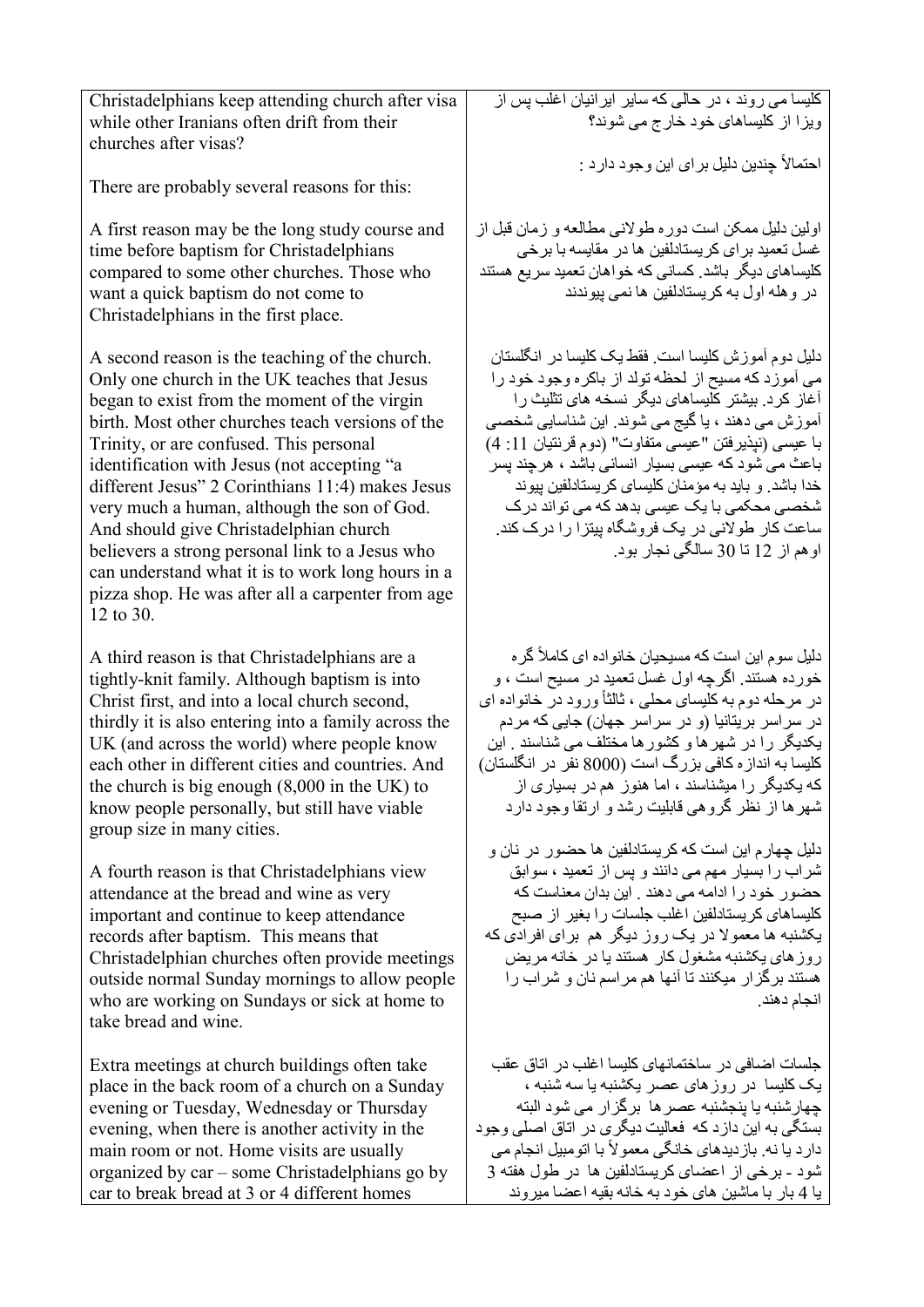| during the week. Also in big city centres there is                                                                                                                                                                                     | برای اجرای مراسم نان و شراب. همچنین در مراکز                                                                                                                                                              |
|----------------------------------------------------------------------------------------------------------------------------------------------------------------------------------------------------------------------------------------|-----------------------------------------------------------------------------------------------------------------------------------------------------------------------------------------------------------|
| sometimes a Monday lunchtime bread and wine                                                                                                                                                                                            | بزرگ شهر گاهی اوقات مراسم نان و شراب در روز                                                                                                                                                               |
| organized in an office building.                                                                                                                                                                                                       | دوشنبه در یک ساختمان اداری برگز ار می شود.                                                                                                                                                                |
| Supplemental bread and wine on IMO                                                                                                                                                                                                     | مراسم مكمل نان و شراب در برنامه هاى IMO و                                                                                                                                                                 |
| and Skype                                                                                                                                                                                                                              | Skype                                                                                                                                                                                                     |
| Another option for Iranian brothers and sisters is                                                                                                                                                                                     | گزینه دیگر برای برادران و خواهران ایرانی ، اجرای                                                                                                                                                          |
| to take bread and wine online. This is normally                                                                                                                                                                                        | مراسم نان و شراب آنلاین است. این کار معمولاً توسط                                                                                                                                                         |
| done by Skype if an English brother or sister is                                                                                                                                                                                       | اسکایپ انجام می شود اگر یک برادر یا خواهر انگلیسی                                                                                                                                                         |
| involved, but can be done with IMO or                                                                                                                                                                                                  | هم بخواهند كه همراهي كنند اما همچنان در IMO يا                                                                                                                                                            |
| WhatsApp.                                                                                                                                                                                                                              | WhatsApp قابل اجراست.                                                                                                                                                                                     |
| In order to take part in these online bread and<br>wine the participant will usually need a copy of<br>the CIL exhortation for the week, in order that<br>everyone in the online bread and wine has the<br>same common starting point. | به منظور شرکت در این نان و شراب آنلاین ، شرکت<br>كننده معمولاً به كپي از فايل ( گفتار يا مدح هفته ) نياز<br>دارد تا همه افرادی که در نان و شراب آنلاین شرکت<br>دارند همان نقطه شروع مشترک را داشته باشند. |
| These bread and wine services are usually very                                                                                                                                                                                         | این خدمات نان و شراب معمولاً بسیار ساده هستند. یک                                                                                                                                                         |
| simple. A prayer, a short Bible reading, then                                                                                                                                                                                          | دعا ، خواندن بخش كوتاهي از كتاب مقدس ، سپس شايد                                                                                                                                                           |
| maybe a discussion of the main points in the CIL                                                                                                                                                                                       | بحث در مورد نکات اصلی در رابطه با مدح فارسی باشد.                                                                                                                                                         |
| Farsi exhortation. Then a prayer for the bread.<br>And each person takes a piece of bread or<br>biscuit. Then a prayer for the wine, and each<br>person drinks a sip of wine. Because many                                             | سپس دعایی برای نان . و هر شخص یک تکه نان یا<br>بیسکویت می گیرد. سپس یک دعا بر ای شر اب ، و هر<br>شخص یک جر عه شراب می نوشد.                                                                               |
| people don't have wine in their homes this is                                                                                                                                                                                          | از آنجا که بسیاری از مردم در خانه های خود شراب                                                                                                                                                            |
| often replaced by a sip of grape juice or even                                                                                                                                                                                         | ندارند ، در این موارد اغلب با جرعه ای آب انگور یا حتی                                                                                                                                                     |
| Coca-Cola.                                                                                                                                                                                                                             | کوکا کو لا جایگزین <i>می</i> شود                                                                                                                                                                          |
| Because online breaking of bread are not limited<br>by geography therefore the online Farsi IMO or<br>Skype may include Iranian brothers and sisters<br>"in isolation" in Germany and Turkey as well as<br>in the UK.                  | از آنجا كه مراسم نان وشراب آنلاين به وسيله جغرافيا<br>محدود نمی شود ، بنابر این در این مر اسم آنلاین  ممکن<br>است شامل برادران و خواهران ایرانی "در انزوا" در<br>آلمان و ترکیه و همچنین در انگلستان باشد. |
| Keeping going by Skype and IMO is not ideal.                                                                                                                                                                                           | ادامه این کار توسط IMO یا Skype ایده آل نیست . اما                                                                                                                                                        |
| But it provides a lifeline to hold on to during the                                                                                                                                                                                    | این امر باعث می شود تا در طول سال اول بس از ویزا به                                                                                                                                                       |
| first year after visa. It keeps up the habits of                                                                                                                                                                                       | زندگی روحانی خود ادامه دهید . این کار عادت های دعا ،                                                                                                                                                      |
| prayer, Bible reading bread and wine. And very                                                                                                                                                                                         | خواندن كتاب مقدس و اجراى مراسم نان و شراب را حفظ                                                                                                                                                          |
| importantly it keeps contact with friends –                                                                                                                                                                                            | می کند . و از همه مهمتر ، ارتباط را با دوستان - انگلیسی                                                                                                                                                   |
| English and Iranian, in the church                                                                                                                                                                                                     | و ابرانی ، در کلیسا حفظ می کند .                                                                                                                                                                          |
| <b>Lost in London</b>                                                                                                                                                                                                                  | گمشده در لندن                                                                                                                                                                                             |
| It is a reality that many people will move city                                                                                                                                                                                        | این یک واقعیت است که بسیاری از افراد پس از ویزا                                                                                                                                                           |
| after visa to find work.                                                                                                                                                                                                               | بر ای بیدا کر دن کار به شهر های دیگر نقل مکان میکنند .                                                                                                                                                    |
| English brothers and sisters do this too of course.                                                                                                                                                                                    | البته برادران و خواهران انگلیسی نیز این کار را انجام می                                                                                                                                                   |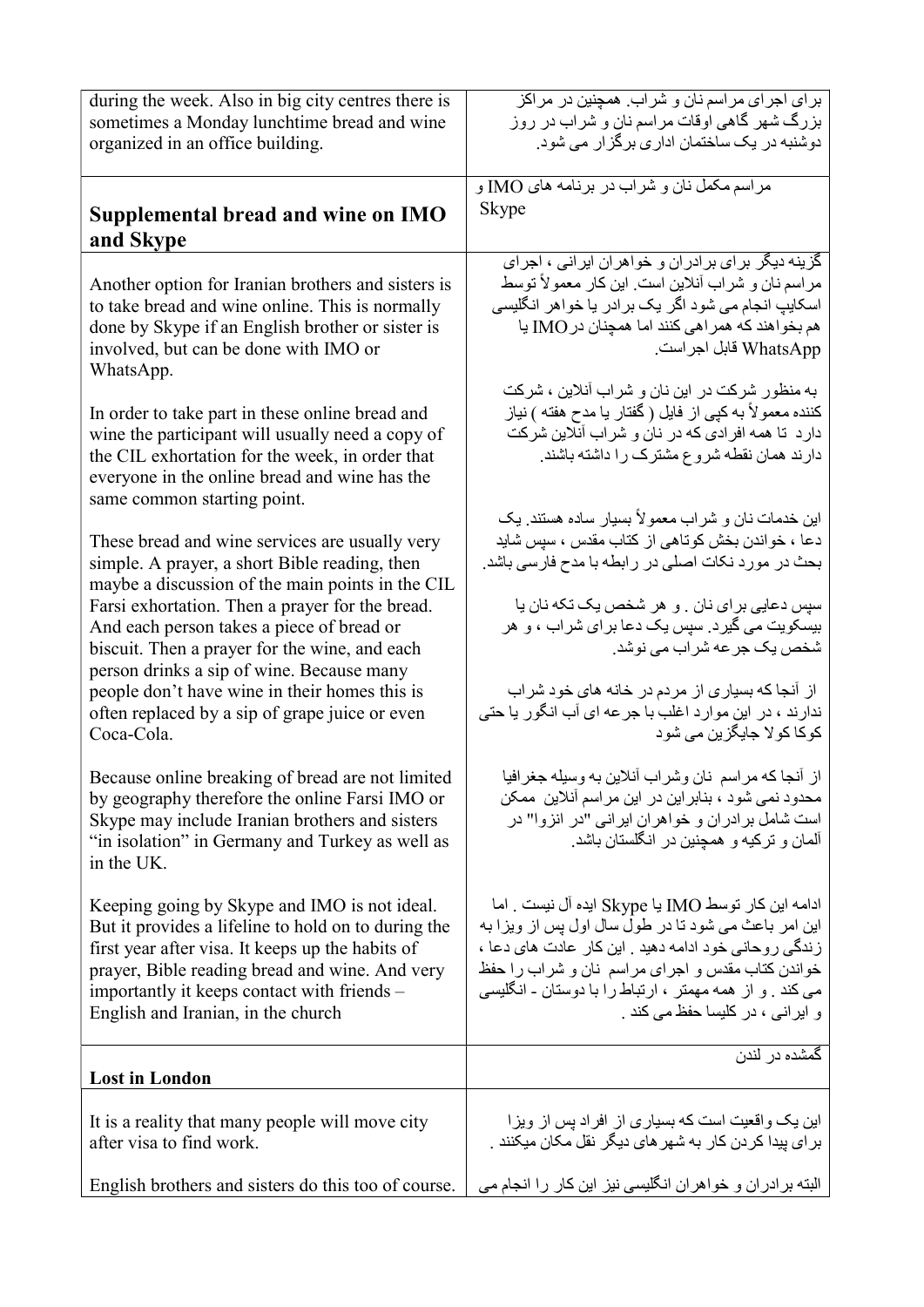And the Christadelphians churches have a long established system of "transfer" where it is easy to transfer membership of a church in a northern city to membership of a local church in a southern city, for example.

Sometimes that move is a mistake. For example people from cities in the North West and North East of UK with churches with many Iranian members and good public transport, and the chance of council houses have asked themselves "why did I move to London?" "Why did I move to Birmingham?". It is not as if there are no starter jobs in restaurants and warehouses in Bradford or Newcastle, so why did I move?

But for people who do move to a bigger city then online breaking of bread is particularly useful in moving to a new city to find work.

Although Birmingham and Manchester can also be big cities where it is difficult to choose among the local churches, in Manchester and Birmingham the nearest church with Iranians is probably only 45 minutes away by bus.

In London, where there are 8 Christadelphian churches, the nearest church may still be 90 minutes away by underground train.

If this is the situation it may be better to mix online bread and wine with physical visits. The local churches will understand this and may already have Skype links for their own elderly English members which can be used by Iranian members also.

London Finsbury Park Christadelphian Hall behind City and Islington College 48a Blackstock Road, N4 2DV

دهند. و کليساهای کريستادلفين دارای يک سيستم "انتقال" از ديرباز است که می توان عضويت يک کليسا در يک شهر شمالی را به عضويت در يک کليسای محلی در يک شهر جنوبی به آسانی انتقال داد .

بعضی اوقات اين حرکت اشتباه است. به عنوان مثال ، مردم شهرهای شمال غربی و شمال شرقی انگليس با کليساهايی مملو از اعضای ايرانی و حمل و نقل عمومی خوب و شانس گرفتن خانه های شورا از خود پرسيده اند "چرا من به لندن نقل مکان کردم؟" " چرا من به بيرمنگام نقل مکان کردم؟

به نظر می رسد که در رستوران ها و انبارهای برادفورد يا نيوکاسل هم مشاغل مبتدی وجود داشته ، پس بنابراين چرا من شهرم را عوض کردم؟

اما برای افرادی که به يک شهر بزرگتر نقل مکان می کنند ، شکستن نان از طريق اينترنت به ويژه برای حرکت به يک شهر جديد برای يافتن کار مفيد است.

اگرچه بيرمنگام و منچستر نيز می توانند شهرهای بزرگی باشند که انتخاب در ميان کليساهای محلی دشوار است ، در منچستر و بيرمنگام نزديکترين کليسا با ايرانيان احتمالاً تنها 45 دقيقه با اتوبوس فاصله دارد

در لندن ، که 8 کليسای کريستادلفين وجود دارد ، نزديکترين کليسا هم ممکن است با قطار زيرزمينی 90 دقيقه فاصله داشته باشد

اگر اين وضعيت باشد شايد بهتر باشد نان و شراب آنلاين را با ملاقاتهای فيزيکی مخلوط کنيد. کليساهای محلی اين موضوع را درک می کنند و ممکن است پيوندهای اسکايپ را برای اعضای قديمی انگليسی خود داشته باشند که توسط اعضای ايرانی نيز قابل استفاده باشد .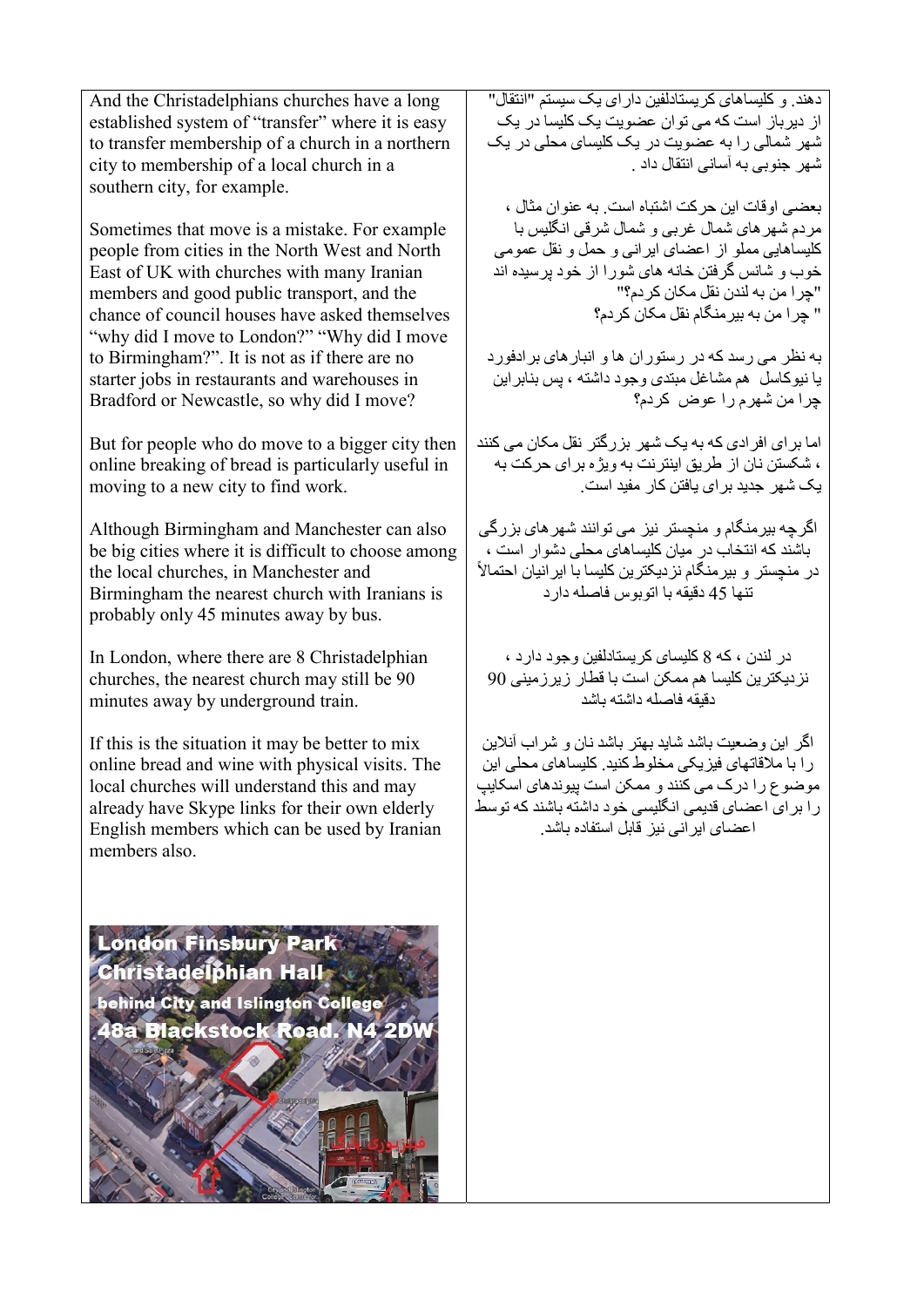| Keep on praying                                                                                                                                                                                                                                                                                                                                                                                                                                                                                                                                                                                                        | به دعا ادامه دهید                                                                                                                                                                                                                                                                                                                                                                                                                                                                                                                                                                          |
|------------------------------------------------------------------------------------------------------------------------------------------------------------------------------------------------------------------------------------------------------------------------------------------------------------------------------------------------------------------------------------------------------------------------------------------------------------------------------------------------------------------------------------------------------------------------------------------------------------------------|--------------------------------------------------------------------------------------------------------------------------------------------------------------------------------------------------------------------------------------------------------------------------------------------------------------------------------------------------------------------------------------------------------------------------------------------------------------------------------------------------------------------------------------------------------------------------------------------|
| An important thing to remember is that even as 1<br>person in a house in a strange city, you are not<br>alone. Jesus goes with you to find work, and his<br>Father is watching and listening. Prayer needs to<br>be a daily habit. Take a Bible to your breakfast<br>table. Pray before breakfast. Listen to a Bible<br>mp3 on the bus or the underground train. Keep a<br>Bible verse next to your toothbrush at night.<br>Watch a chapter from the film of Acts of the<br>Apostles instead of a stupid YouTube before<br>bed.                                                                                        | نکته مهمی که باید به خاطر بسیار ید این است که حتی به<br>عنوان 1 نفر در یک خانه در یک شهر غریب ، شما تنها<br>نیستید. عیسی با شما همراه می شود تا کار پیدا کیند ، و<br>بدرش نظار ہ گر است و گوش می کند. دعا باید یک عادت<br>روز انه باشد. یک کتاب مقدس به سفره صبحانه خود ببرید.<br>قبل از صبحانه دعا کنید. در اتوبوس یا قطار زیرزمینی به<br>انجيل 3mp گوش دهيد. شب  ها يک آيه کتاب مقدس در<br>كنار مسواك خود نگه داريد. به جاي يونيوب احمقانه قبل<br>از خواب ، یک فصل از فیلم اعمال رسولان را تماشا کنید                                                                                    |
| Also, if you want to $\text{pray}$ – send a message to a<br>friend on WhatsApp. "I didn't see you for a long<br>time, would you voice chat with me for five<br>minutes and pray for me, or I pray for you?"                                                                                                                                                                                                                                                                                                                                                                                                            | همچنین اگر می خواهید دعا کنید - در واتس اب بر ای یک<br>دوست خود بيام ارسال كنيد. "من مدت طولاني است شما<br>را ندیدم ، می توانستید پنج دقیقه با من گپ بزنید و برای<br>من دعا کنید ، یا من بر ای شما دعا می کنم؟                                                                                                                                                                                                                                                                                                                                                                             |
| And don't forget to read the weekly CIL<br>exhortation. It is written and translated exactly<br>for you.                                                                                                                                                                                                                                                                                                                                                                                                                                                                                                               | و فراموش نکنید که مدح و توصیه های هفتگی را که دقیقاً<br>برای شما نوشته شده و ترجمه شده است ، بخوانید                                                                                                                                                                                                                                                                                                                                                                                                                                                                                       |
| <b>Encourage others</b>                                                                                                                                                                                                                                                                                                                                                                                                                                                                                                                                                                                                | دیگران را تشویق کنید                                                                                                                                                                                                                                                                                                                                                                                                                                                                                                                                                                       |
| Christadelphians don't have pastors. Each of us,<br>brothers and sisters received a little ceremony<br>after baptism called "the right hand of<br>fellowship" (Galatians 2:9). In the Bible Paul<br>was given this "right hand of fellowship" several<br>years after his baptism, when the apostles agreed<br>that he should join him in the work. It may<br>seems strange that Christadelphians do this<br>immediately after baptism, not after 5 or 10<br>years, and do it to everyone baptised. But the<br>reason is that to encourage others and to preach<br>is part of working together from baptism<br>onwards. | کریستادلفین ها کشیش ندارند. هر یک از ما ، بر ادران و<br>خواهران بعد از غسل تعمید در مراسم کوچکی به نام<br>"دست راست یاران" را دریافت میکنیم (غلاطیان 2: 9).<br>در کتاب مقدس ، پولس چند سال پس از غسل تعمید ، به<br>( دست راست یاران ) رسید ، هنگامی که رسولان توافق<br>کر دند که او باید در کار به آنها بیپوندد. شاید عجیب به نظر<br>برسد که کریستادلفین ها این کار را بلافاصله پس از تعمید<br>انجام دهند ، نه بعد از 5 یا 10 سال ، و این کار را برای<br>همه افر اد غسل يافته انجام دهند. اما دليل اين امر اين است<br>که تشویق دیگران و موعظه بخشی از همکاری مشترک از<br>تعمید به بعد است. |
| Brothers and sisters who break bread in extra<br>meetings, or online, out of necessity, or because<br>the local church has no Farsi translation, can still<br>work in the "right and of fellowship". And can<br>still make time to attend bigger special<br>gatherings.                                                                                                                                                                                                                                                                                                                                                | بر ادر ان و خواهر انی که مر اسم نان و شر اب را در جلسات<br>اضافی و یا به صورت آنلاین و یا بدون ضرورت یا به<br>دلیل اینکه کلیسای محلی ایشان مترجم فارسی ندار د ، انجام<br>ميدهند هنوز مى توانند در " دست راست ياران " عضو<br>باشند و کار کنند <sub>.</sub> و هنوز هم می تواند زمان حضور در<br>مجامع خاص بزرگتر را برای خود  فراهم کند .<br>ببينيد :                                                                                                                                                                                                                                         |
| See:<br>Hebrews 3:13<br>1 Thessalonians 5:11                                                                                                                                                                                                                                                                                                                                                                                                                                                                                                                                                                           | اول تسالونيكيان 5: 11<br>عبرانيان 3: 13                                                                                                                                                                                                                                                                                                                                                                                                                                                                                                                                                    |